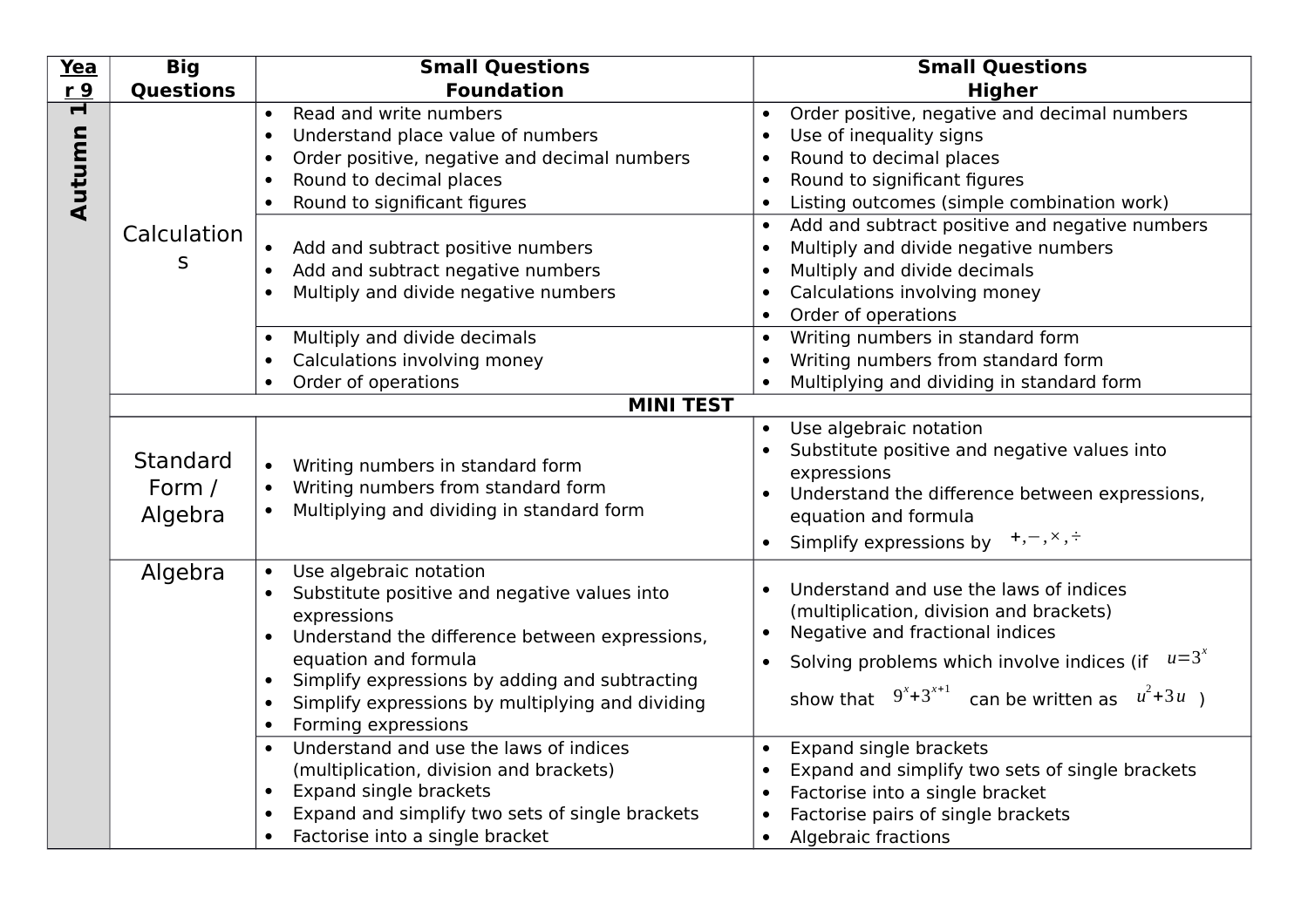| <b>MINI TEST</b> |                                                       |                                                       |
|------------------|-------------------------------------------------------|-------------------------------------------------------|
|                  | Recognise and name angles                             | Understand conventions for naming lines and angles    |
|                  | Understand conventions for naming lines and angles    | Calculate angles on a straight line and round a point |
|                  | Calculate angles on a straight line and round a point | Calculate vertically opposite angles                  |
| Angles and       | Calculate vertically opposite angles                  | Calculate missing angles in triangles and             |
| Polygons         | Calculate missing angles in triangles and             | quadrilaterals                                        |
|                  | quadrilaterals                                        | Calculate exterior angles in triangle and             |
|                  | Calculate exterior angles in triangle and             | quadrilaterals                                        |
|                  | quadrilaterals                                        | Derive and apply properties of special quadrilaterals |
|                  | <b>HALF TERM ASSESSMENT</b>                           |                                                       |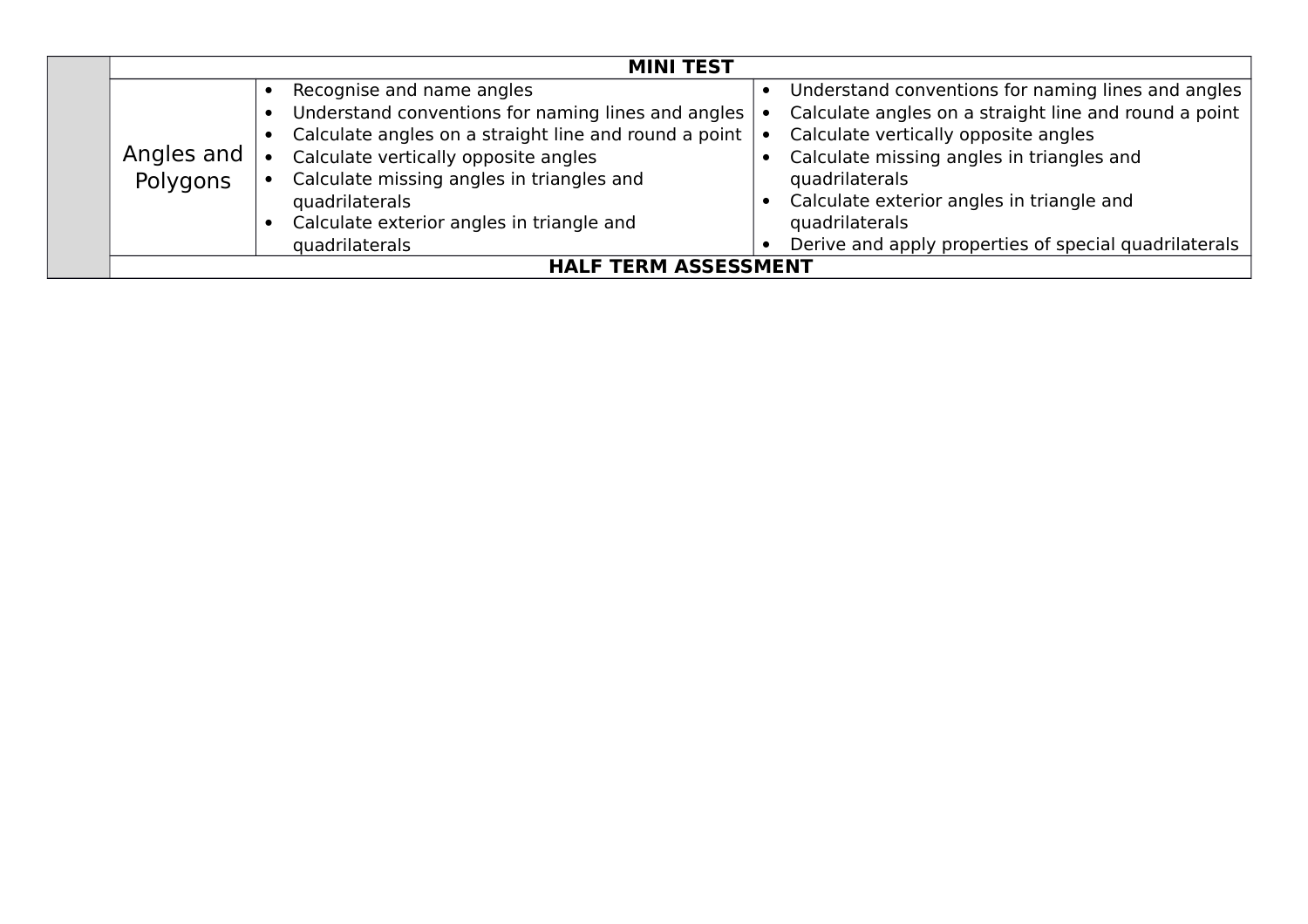| Yea                               | <b>Big</b>             | <b>Small Questions</b>                                                                                                                                                                                                                                                                         | <b>Small Questions</b>                                                                                                                                                                                                                                                                                                 |
|-----------------------------------|------------------------|------------------------------------------------------------------------------------------------------------------------------------------------------------------------------------------------------------------------------------------------------------------------------------------------|------------------------------------------------------------------------------------------------------------------------------------------------------------------------------------------------------------------------------------------------------------------------------------------------------------------------|
| <u>r 9</u>                        | <b>Questions</b>       | <b>Foundation</b>                                                                                                                                                                                                                                                                              | <b>Higher</b>                                                                                                                                                                                                                                                                                                          |
| $\overline{\mathbf{N}}$<br>Autumn | Angles and<br>Polygons | Calculate angles between parallel lines (alternate,<br>corresponding and allied)<br>Give full geometric reasons for missing angles<br><b>Bearings</b>                                                                                                                                          | Calculate angles between parallel lines (alternate,<br>corresponding and allied)<br>Give full geometric reasons for missing angles<br>$\bullet$<br><b>Bearings</b><br>$\bullet$                                                                                                                                        |
|                                   | Algebra                | Solve linear equations: unknowns on one side and<br>$\bullet$<br>brackets<br>Solve linear equations: unknowns on both sides,<br>$\bullet$<br>including brackets                                                                                                                                | Solve linear equations: unknowns on one side and<br>brackets<br>Solve linear equations: unknowns on both sides,<br>including brackets<br>Solve equations with fractional values<br>$\bullet$                                                                                                                           |
|                                   |                        | Solve equations involving fractions<br>Form algebraic expressions for angle problems<br>$\bullet$<br>Solve missing angles problems using algebra (prior<br>$\bullet$<br>knowledge of simple equations required)<br><b>MINI TEST</b>                                                            | Form algebraic expressions for angle problems<br>$\bullet$<br>Solve missing angles problems using algebra (prior<br>knowledge of simple equations required)<br>Give full geometric reasons for missing angles                                                                                                          |
|                                   | Angles and<br>Polygons | Understand congruence and similarity<br>$\bullet$<br>Prove congruence<br>$\bullet$<br>Find missing lengths using similar shapes<br>$\bullet$<br>Apply similarity to area and volume (extension)                                                                                                | Understand congruence and similarity<br>$\bullet$<br>Use congruence criteria for triangles (SSS, SAS,<br>ASA, RHS)<br>Derive results about angles and sides<br>Prove congruence<br>$\bullet$<br>Find missing lengths using similar shapes<br>$\bullet$<br>Apply similarity to area and volume (extension)<br>$\bullet$ |
|                                   |                        | Calculate interior and exterior angles in polygons<br>$\bullet$<br>Calculate the angle sum of a polygon<br>$\bullet$<br>Calculate missing angles in polygon problems<br>$\bullet$<br>Solve missing angle problems using algebra (prior<br>$\bullet$<br>knowledge of simple equations required) | Calculate interior and exterior angles in polygons<br>$\bullet$<br>Calculate the angle sum of a polygon<br>$\bullet$<br>Calculate missing angles in polygon problems<br>Solve missing angle problems using algebra (prior<br>$\bullet$<br>knowledge of simple equations required)                                      |
|                                   |                        | <b>MINI TEST</b>                                                                                                                                                                                                                                                                               |                                                                                                                                                                                                                                                                                                                        |
|                                   | Sequences              | Describe a sequence<br>$\bullet$<br>Generate a sequence from a term to term or<br>$\bullet$<br>position to term rule<br>Find the nth term of a linear sequence<br>$\bullet$                                                                                                                    | Describe a sequence<br>Generate a sequence from a term to term or<br>$\bullet$<br>position to term rule<br>Find the nth term of a linear sequence<br>Nth term of a quadratic sequence<br>$\bullet$                                                                                                                     |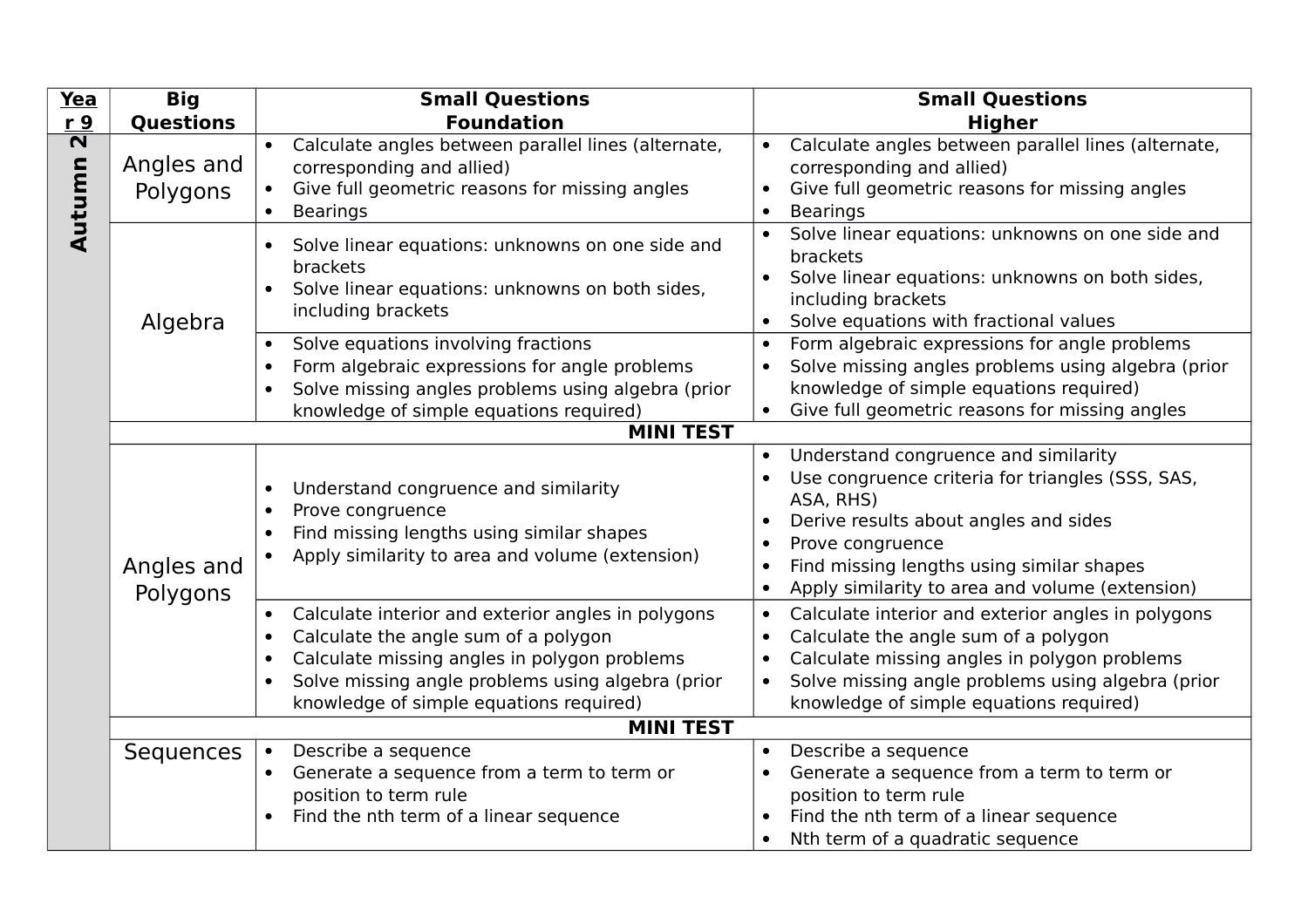| Yea               | <b>Big</b>                  | <b>Small Questions</b>                                                                                                                                                                                        | <b>Small Questions</b>                                                                                                                                                                                                                      |
|-------------------|-----------------------------|---------------------------------------------------------------------------------------------------------------------------------------------------------------------------------------------------------------|---------------------------------------------------------------------------------------------------------------------------------------------------------------------------------------------------------------------------------------------|
| r 9               | <b>Questions</b>            | <b>Foundation</b>                                                                                                                                                                                             | <b>Higher</b>                                                                                                                                                                                                                               |
|                   | Handling<br>Data            | Construct and use tally charts<br>Understand and explain sampling<br>$\bullet$<br>Read and interpret data from: tables, bar charts, pie<br>$\bullet$<br>charts, frequency polygons                            | Collecting data<br>$\bullet$<br>Sampling methods<br>$\bullet$<br>Constructing and reading two way tables<br>$\bullet$                                                                                                                       |
|                   |                             | Constructing and reading two way tables<br>$\bullet$<br>Construct pictograms<br>$\bullet$<br>Construct bar charts, including comparative<br>$\bullet$<br>Construct pie charts<br>$\bullet$                    | Construct and interpret bar charts<br>$\bullet$<br>Construct and interpret pie charts<br>$\bullet$<br>Construct and interpret histograms<br>$\bullet$<br>Construct cumulative frequency and box and<br>$\bullet$<br>whisker plots           |
|                   | <b>MINI TEST</b>            |                                                                                                                                                                                                               |                                                                                                                                                                                                                                             |
| pring<br><b>S</b> | <b>Handling</b><br>Data     | Calculate the mean, mode, median and range<br>$\bullet$<br>Calculate the mean, mode, median and range from<br>$\bullet$<br>a frequency table<br>Estimate the mean from a grouped frequency table<br>$\bullet$ | Calculate the mean, mode, median and range<br>$\bullet$<br>Calculate the mean, mode, median and range from<br>$\bullet$<br>a frequency table<br>Estimate the mean from a grouped frequency table<br>$\bullet$                               |
|                   | Volume                      | Properties of 3D shapes<br>$\bullet$<br>Volume of a cuboid<br>Volume of a triangular prism<br>$\bullet$<br>Volume of a cylinder<br>$\bullet$                                                                  | Properties of 3D shapes<br>$\bullet$<br>Volume of a cuboid<br>Volume of a prism<br>Volume of cones and spheres                                                                                                                              |
|                   | <b>MINI TEST</b>            |                                                                                                                                                                                                               |                                                                                                                                                                                                                                             |
|                   | Surface<br>Area             | Surface area of a cuboid<br>$\bullet$<br>Surface area of a triangular prism<br>$\bullet$<br>Surface area of a cylinder (may need to recap area<br>$\bullet$<br>and circumference of a circle)                 | Surface area of a cuboid<br>$\bullet$<br>Surface area of a prism<br>Surface area of a cylinder (may need to recap area<br>and circumference of a circle)<br>Surface area of cones and spheres<br>Volume and surface area of compound shapes |
|                   | <b>HALF TERM ASSESSMENT</b> |                                                                                                                                                                                                               |                                                                                                                                                                                                                                             |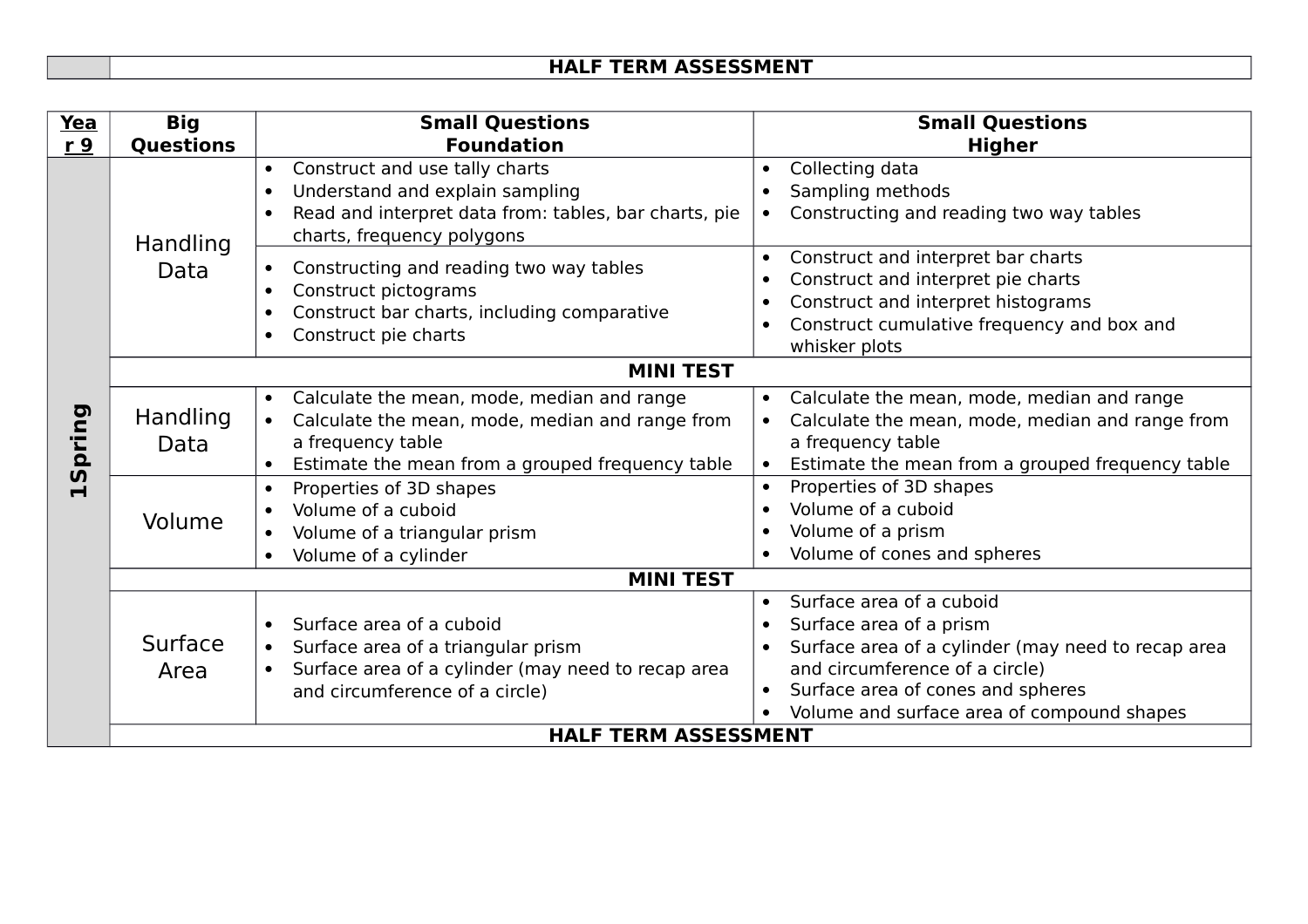| Yea                              | <b>Big</b>                                                          | <b>Small Questions</b>                                                                                                                                                                                                                                                                                                                                                           | <b>Small Questions</b>                                                                                                                                                                                                                                                                                                                                                                                                                            |
|----------------------------------|---------------------------------------------------------------------|----------------------------------------------------------------------------------------------------------------------------------------------------------------------------------------------------------------------------------------------------------------------------------------------------------------------------------------------------------------------------------|---------------------------------------------------------------------------------------------------------------------------------------------------------------------------------------------------------------------------------------------------------------------------------------------------------------------------------------------------------------------------------------------------------------------------------------------------|
| r <sub>9</sub>                   | <b>Questions</b>                                                    | <b>Foundation</b>                                                                                                                                                                                                                                                                                                                                                                | <b>Higher</b>                                                                                                                                                                                                                                                                                                                                                                                                                                     |
|                                  | Fractions,<br>Decimals &<br>Percentage                              | Simplify fractions<br>$\bullet$<br><b>Equivalent fractions</b><br>$\bullet$<br>Convert between mixed and improper fractions<br>Order fractions and decimals<br>Converting between fractions, decimals and<br>percentages                                                                                                                                                         | Simplify fractions<br>$\bullet$<br><b>Equivalent fractions</b><br>$\bullet$<br>Fractions of an amount<br>$\bullet$<br>Converting between fractions, decimals and<br>$\bullet$<br>percentages                                                                                                                                                                                                                                                      |
|                                  | S                                                                   | Find a fraction of an amount<br>Add and subtract fractions<br>Multiply and divide fractions<br>$\bullet$<br>Calculate with mixed numbers                                                                                                                                                                                                                                         | Add and subtract fractions<br>$\bullet$<br>Multiply and divide fractions<br>$\bullet$<br>Calculate with mixed numbers<br>$\bullet$<br>Recurring decimals<br>$\bullet$                                                                                                                                                                                                                                                                             |
|                                  |                                                                     | <b>MINI TEST</b>                                                                                                                                                                                                                                                                                                                                                                 |                                                                                                                                                                                                                                                                                                                                                                                                                                                   |
| $\mathbf N$<br>pring<br><b>5</b> | Fractions,<br>Decimals &<br>Percentage<br>S<br>Pythagoras<br>& Trig | Calculate the percentage of an amount<br>Find percentage increases and decreases<br>Percentage change<br>Calculate reverse percentages<br>Compound interest (extension)<br>$\bullet$<br>Use Pythagoras to find the hypotenuse<br>Use Pythagoras to find a short side<br>$\bullet$<br>Use Pythagoras to find any side<br>Use Pythagoras to find the length of a line<br>$\bullet$ | Calculate the percentage of an amount<br>$\bullet$<br>Find percentage increases and decreases<br>$\bullet$<br>Percentage change<br>$\bullet$<br>Calculate reverse percentages<br>$\bullet$<br>Compound interest (extension)<br>$\bullet$<br>Use Pythagoras to find the hypotenuse<br>$\bullet$<br>Use Pythagoras to find a short side<br>$\bullet$<br>Use Pythagoras to find any side<br>Use Pythagoras to find the length of a line<br>$\bullet$ |
|                                  |                                                                     | <b>MINI TEST</b>                                                                                                                                                                                                                                                                                                                                                                 |                                                                                                                                                                                                                                                                                                                                                                                                                                                   |
|                                  | Pythagoras<br>& Trig                                                | Label sides on a right angled triangle<br>$\bullet$<br>Find missing sides using trig<br>$\bullet$<br>Find missing angles using trig<br>Solve problems using Pythagoras and trig<br>$\bullet$                                                                                                                                                                                     | Label sides on a right angled triangle<br>$\bullet$<br>Find missing sides and angles using trig<br>$\bullet$<br>Solve problems using Pythagoras and trig<br>$\bullet$<br>Angles of elevation and depression<br>$\bullet$<br>3D Pythagoras and trig (extension)<br>$\bullet$<br>Introduce sine and cosine rule (extension)<br>$\bullet$                                                                                                            |
|                                  | <b>HALF TERM ASSESSMENT</b>                                         |                                                                                                                                                                                                                                                                                                                                                                                  |                                                                                                                                                                                                                                                                                                                                                                                                                                                   |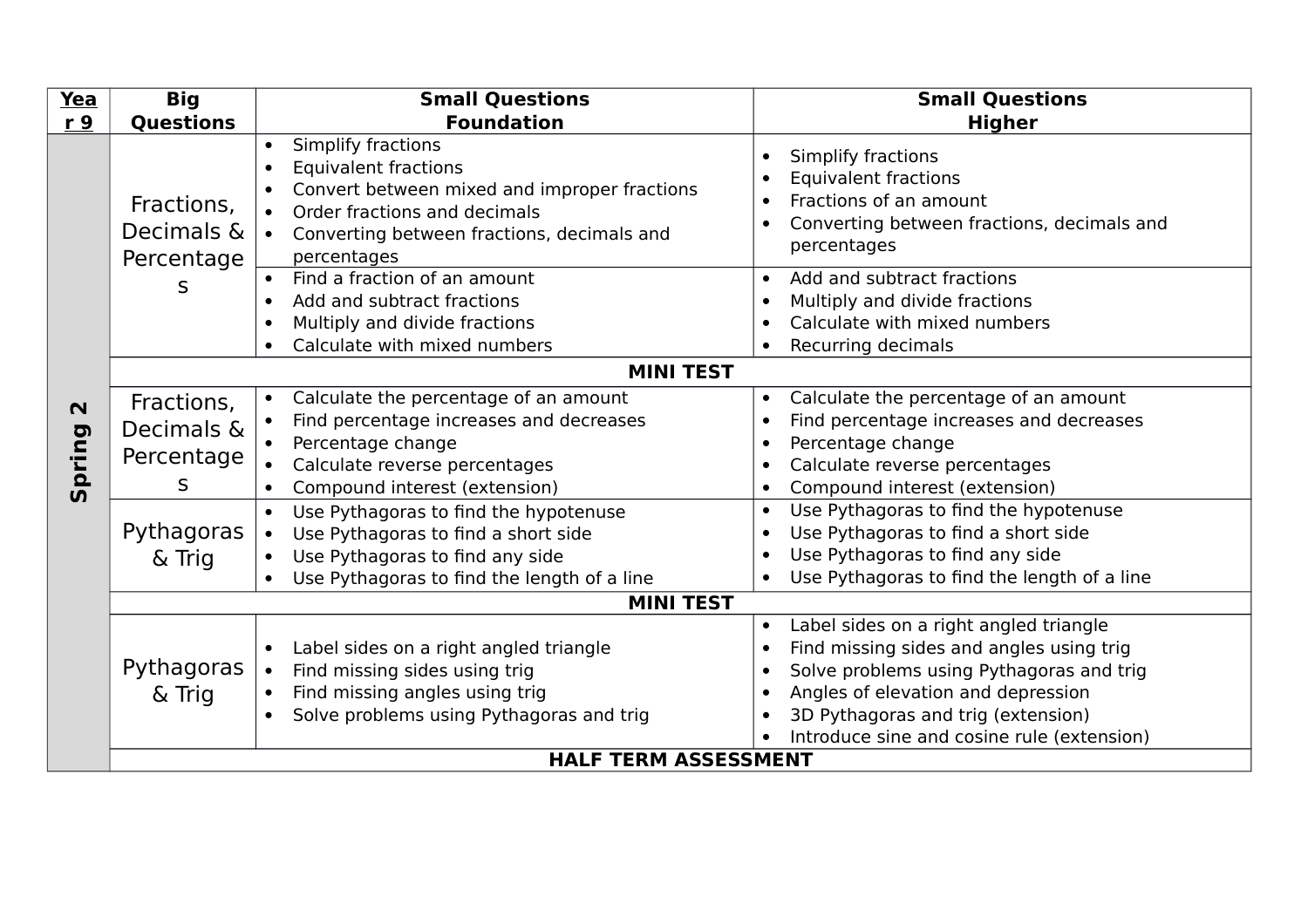| Yea                                 | <b>Big</b>                     | <b>Small Questions</b>                                                                                                                                                                                                                                                                | <b>Small Questions</b>                                                                                                                                                                                                                                                                                                         |
|-------------------------------------|--------------------------------|---------------------------------------------------------------------------------------------------------------------------------------------------------------------------------------------------------------------------------------------------------------------------------------|--------------------------------------------------------------------------------------------------------------------------------------------------------------------------------------------------------------------------------------------------------------------------------------------------------------------------------|
| r <sub>9</sub>                      | <b>Questions</b>               | <b>Foundation</b>                                                                                                                                                                                                                                                                     | <b>Higher</b>                                                                                                                                                                                                                                                                                                                  |
|                                     | Formulae &<br><b>Functions</b> | Substitute into formula<br>$\bullet$<br>Using mathematical formula<br>$\bullet$<br>Rearranging formula (changing the subject)<br>Expand single brackets<br>Expand double brackets<br>Factorise single brackets<br>$x^2$ +bx+c)<br>Factorise double brackets (of the form<br>$\bullet$ | Substitute into formula<br>$\bullet$<br>Substitute into mathematical formulae<br>$\bullet$<br>Rearranging formula (changing the subject)<br>$\bullet$<br>Understand notation of functions<br>$\bullet$<br>Calculate inputs and outputs of functions<br>$\bullet$<br>Find composite functions<br>Inverse functions<br>$\bullet$ |
|                                     |                                | <b>MINI TEST</b>                                                                                                                                                                                                                                                                      |                                                                                                                                                                                                                                                                                                                                |
| $\blacksquare$<br>umme<br>$\bar{v}$ | Working in<br>2D/Algebra       | Measuring lines and angles<br>$\bullet$<br>Understand conventions for labelling lines and<br>angles<br>Draw and measure angles<br>Draw and measure bearings<br>$\bullet$                                                                                                              | Algebraic equivalences<br>$\bullet$<br>Expanding double brackets<br>$\bullet$<br>Factorising quadratics (including the form<br>$\bullet$<br>$ax^2+bx+c$ )<br>Solve quadratics using factorising<br>$\bullet$<br>Completing the square (extension)<br>$\bullet$                                                                 |
|                                     | Working in<br>2D               | Calculate the area of rectangles and triangles<br>$\bullet$<br>Calculate the area of trapeziums<br>$\bullet$<br>Calculate the area of compound shapes<br>Functional problems on area<br>$\bullet$                                                                                     | Measuring and drawing angles (revision)<br>$\bullet$<br>Draw and measure bearings<br>$\bullet$<br>Bearings problems<br>$\bullet$<br>Recap of area of regular shapes<br>$\bullet$<br>Compound area<br>$\bullet$<br>Functional area problems<br>$\bullet$<br>Area of circles and sectors (extension)                             |
|                                     |                                | <b>HALF TERM ASSESSMENT</b>                                                                                                                                                                                                                                                           |                                                                                                                                                                                                                                                                                                                                |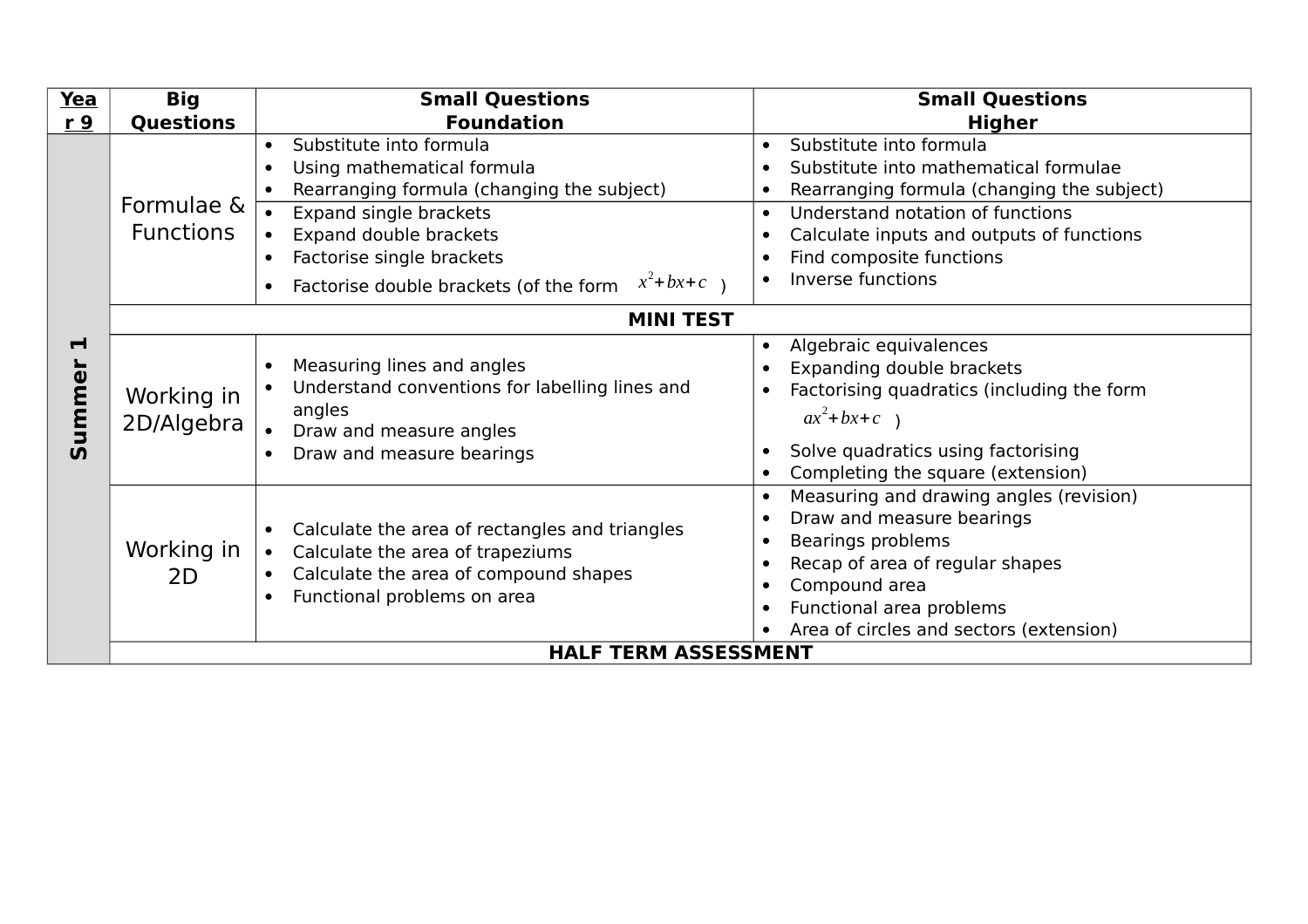| <b>Yea</b>                        | <b>Big Questions</b> | <b>Small Questions</b>                                                                                                                                                                                                                                                 | <b>Small Questions</b>                                                                                                                                       |
|-----------------------------------|----------------------|------------------------------------------------------------------------------------------------------------------------------------------------------------------------------------------------------------------------------------------------------------------------|--------------------------------------------------------------------------------------------------------------------------------------------------------------|
| r9                                |                      | <b>Foundation</b>                                                                                                                                                                                                                                                      | <b>Higher</b>                                                                                                                                                |
| $\overline{\mathbf{N}}$<br>Summer | Transformation       | Identify lines of symmetry<br>Reflect shapes in horizontal, vertical and diagonal<br>lines<br>Reflect shape on a set of axes<br>$\bullet$<br>Describe reflections<br>$\bullet$<br>Identify rotational symmetry<br>Rotate shapes on a set of axes<br>Describe rotations | Draw and describe reflections<br>$\bullet$<br>Draw and describe rotations                                                                                    |
|                                   | S                    | Translate shapes on a set of axes using column<br>vectors<br>Describe translations using column vectors<br>$\bullet$<br>Enlarge shapes: positive and fractional scale<br>factors<br>Enlarge shapes from a centre of enlargement<br>Describe enlargements               | Draw and describe translations<br>Draw and describe enlargements from a point,<br>$\bullet$<br>including negative scale factors                              |
|                                   |                      | <b>MINI TEST</b>                                                                                                                                                                                                                                                       |                                                                                                                                                              |
|                                   | Ratio and            | Understand how to write ratio<br>$\bullet$<br>Write ratio as a fraction<br>Simplify ratio<br>Divide an amount in a given ratio<br>$\bullet$                                                                                                                            | Simplify ratio<br>Write ratio as 1:n and n:1<br>Divide an amount in a given ratio<br>Calculate proportion<br>$\bullet$                                       |
|                                   | Proportion           | Recipe problems<br>$\bullet$<br>Unitary method<br>Direct proportion<br>Proportion problems                                                                                                                                                                             | Recipe problems<br>$\bullet$<br>Unitary method<br>$\bullet$<br>Direct proportion - leading to formal method<br>Inverse proportion - leading to formal method |
|                                   |                      | <b>MINI TEST</b>                                                                                                                                                                                                                                                       |                                                                                                                                                              |
|                                   | Probability          | Use words to describe probability<br>$\bullet$<br>Understand and use probability scales<br>Write probability as fractions (equally likely<br>events)                                                                                                                   | Write probability as fractions (equally likely<br>events)<br>Probability experiments<br>Mutually exclusive events                                            |